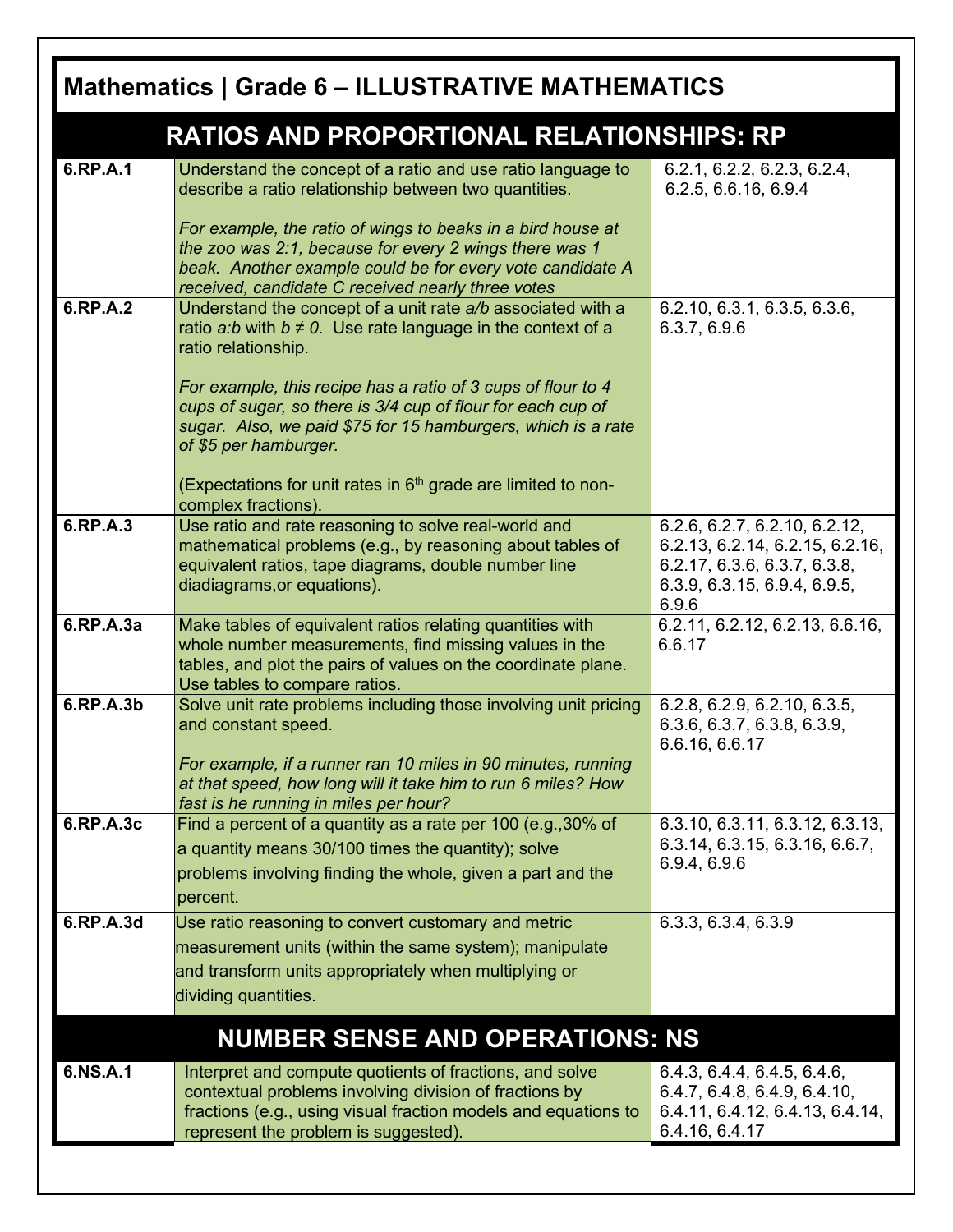| 6.NS.C.7  | Understand ordering and absolute value of rational numbers.                                                                                                                                                                                                                                                                                                                                              | 6.7.4, 6.7.6, 6.7.7                                                                           |
|-----------|----------------------------------------------------------------------------------------------------------------------------------------------------------------------------------------------------------------------------------------------------------------------------------------------------------------------------------------------------------------------------------------------------------|-----------------------------------------------------------------------------------------------|
| 6.NS.C.6c | Find and position integers and other rational numbers on a<br>horizontal or vertical number line diagram; find and position<br>pairs of integers and other rational numbers on a coordinate<br>plane.                                                                                                                                                                                                    | 6.7.2, 6.7.11, 6.7.12, 6.7.13,<br>6.7.15                                                      |
| 6.NS.C.6b | Understand signs of numbers in ordered pairs as indicating<br>locations in quadrants of the coordinate plane; recognize<br>that when two ordered pairs differ only by signs, the<br>locations of the points are related by reflections across one<br>or both axes.                                                                                                                                       | 6.7.11, 6.7.14                                                                                |
| 6.NS.C.6a | Recognize opposite signs of numbers as indicating<br>locations on opposite sides of 0 on the number line;<br>recognize that the opposite of the opposite of a number is<br>the number itself. For example, $-(-3) = 3$ , and that 0 is its<br>own opposite.                                                                                                                                              | 6.7.2, 6.7.4, 6.7.7                                                                           |
| 6.NS.C.6  | Understand a rational number as a point on the number line.<br>Extend number line diagrams and coordinate axes familiar<br>from previous grades to represent points on the line and in<br>the plane with negative number coordinates.                                                                                                                                                                    | 6.7.1, 6.7.2, 6.7.4, 6.7.7,<br>6.7.14                                                         |
| 6.NS.C.5  | Understand that positive and negative numbers are used<br>together to describe quantities having opposite directions or<br>values (e.g., temperature above/below zero, elevation<br>above/below sea level, credits/debits, positive/negative<br>electric charge); use positive and negative numbers to<br>represent quantities in real-world contexts, explaining the<br>meaning of 0 in each situation. | 6.7.1, 6.7.5                                                                                  |
| 6.NS.B.4  | Find the greatest common factor of two whole numbers less<br>than or equal to 100 and the least common multiple of two<br>whole numbers less than or equal to 12. Use the<br>distributive property to express a sum of two whole numbers<br>1-100 with a common factor as a multiple of a sum of two<br>whole numbers with no common factor. For example,<br>express $36 + 8$ as $4 (9 + 2)$ .           | 6.7.16, 6.7.17, 6.7.18                                                                        |
| 6.NS.B.3  | Fluently add, subtract, multiply, and divide multi-digit<br>decimals using a standard algorithm for each operation.                                                                                                                                                                                                                                                                                      | 6.5.2, 6.5.3, 6.5.4, 6.5.7,<br>6.5.8, 6.5.12, 6.5.13, 6.5.14,<br>6.5.15, 6.6.4, 6.8.12, 6.9.6 |
| 6.NS.B.2  | Fluently divide multi-digit numbers using a standard<br>algorithm.                                                                                                                                                                                                                                                                                                                                       | 6.5.9, 6.5.10, 6.5.11, 6.5.13,<br>6.5.14                                                      |
| 6.NS.B    | Further example: How much chocolate will each person get<br>if 3 people share 1/2 lb of chocolate equally? How wide is a<br>rectangular strip of land with length 3/4 mi and area 1/2<br>square mi?<br>Compute with non-negative multi-digit numbers, and find<br>common factors and multiples.                                                                                                          | 6.5.5, 6.5.6, 6.9.1, 6.9.2                                                                    |
|           | For example, create a story context for $(2/3) \div (3/4)$ and use<br>a visual fraction model to show the quotient; use the<br>relationship between multiplication and division to explain<br>that (2/3) $\div$ (3/4) = 8/9 because 3/4 times 8/9 is 2/3 ((a/b) $\div$<br>$(c/d) = ad/bc$ .)                                                                                                             |                                                                                               |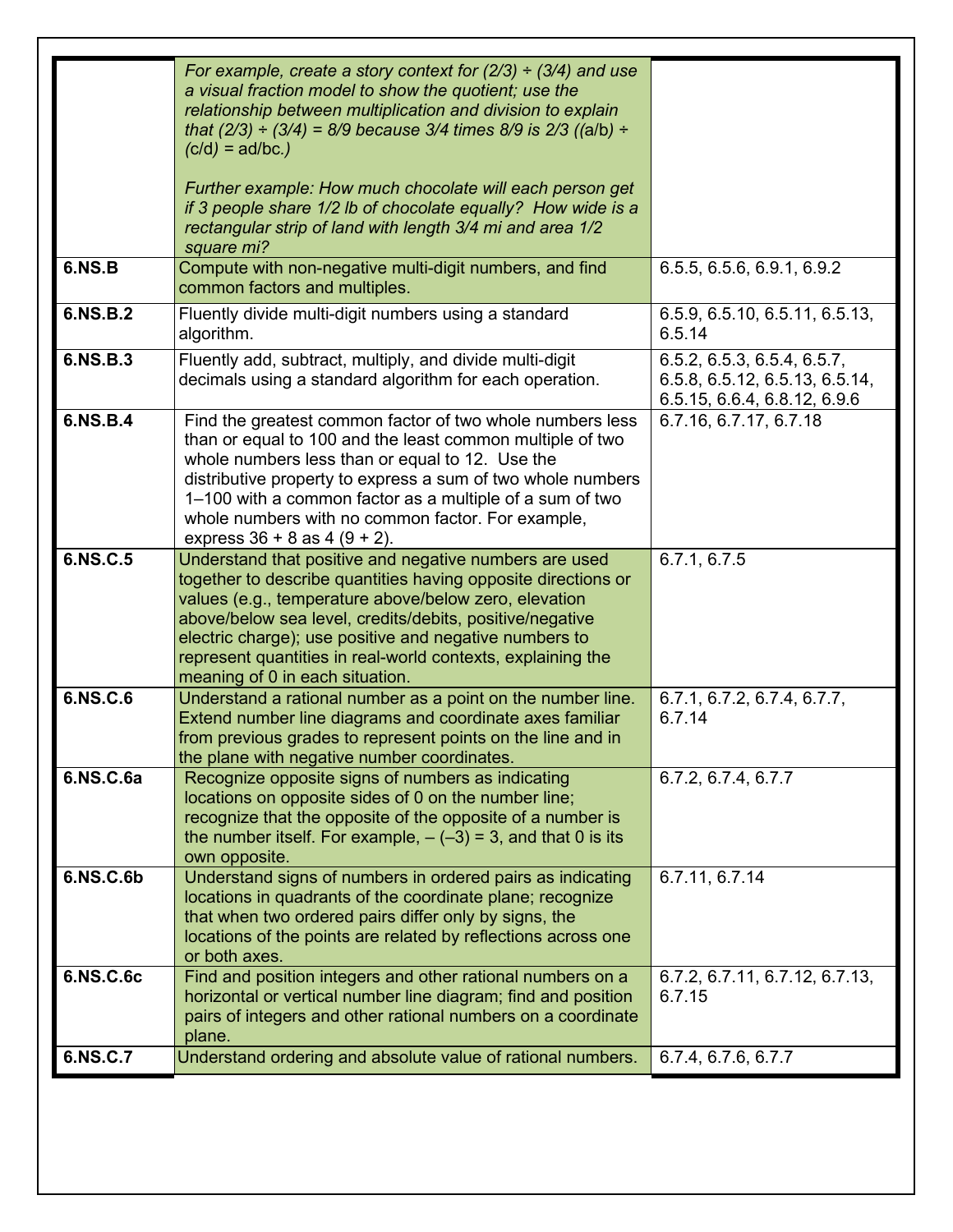| 6.NS.C.7a | Interpret statements of inequality as statements about the<br>relative position of two numbers on a number line diagram.<br>For example, interpret $-3 > -7$ as a statement that $-3$ is<br>located to the right of -7 on a number line oriented from left<br>to right.                                                                                                                         | 6.7.3, 6.7.9                                          |
|-----------|-------------------------------------------------------------------------------------------------------------------------------------------------------------------------------------------------------------------------------------------------------------------------------------------------------------------------------------------------------------------------------------------------|-------------------------------------------------------|
| 6.NS.C.7b | Write, interpret, and explain statements of order for rational<br>numbers in real-world contexts.<br>For example, write $-3$ oC $> -7$ oC to express the fact that $-3$<br>oC is warmer than -7 oC.                                                                                                                                                                                             | 6.7.3, 6.7.8                                          |
| 6.NS.C.7c | Understand the absolute value of a rational number as its<br>distance from 0 on the number line and distinguish<br>comparisons of absolute value from statements about order<br>in a real-world context.<br>For example, an account balance of -24 dollars represents a<br>greater debt than an account balance -14<br>dollars because -24 is located to the left of -14 on the<br>number line. | 6.7.6, 6.7.13                                         |
| 6.NS.C.8  | Solve real-world and mathematical problems by graphing<br>points in all four quadrants of the coordinate plane. Include<br>use of coordinates and absolute value to find distances<br>between points with the same first coordinate or the same<br>second coordinate.                                                                                                                           | 6.7.11, 6.7.13, 6.7.14, 6.7.15,<br>6.7.19             |
|           | <b>EXPRESSIONS AND EQUATIONS: EE</b>                                                                                                                                                                                                                                                                                                                                                            |                                                       |
| 6.EE.A.1  | Write and evaluate numerical expressions involving whole-<br>number exponents.                                                                                                                                                                                                                                                                                                                  | 6.1.17, 6.1.18, 6.6.12, 6.6.13,<br>6.6.14, 6.6.15     |
| 6.EE.A.2  | Write and evaluate numerical expressions involving whole-<br>number exponents.                                                                                                                                                                                                                                                                                                                  | 6.6.10, 6.6.11, 6.6.19                                |
| 6.EE.A.2a | Write expressions that record operations with numbers and<br>with variables.<br>For example, express the calculation "Subtract y from 5" as 5<br>- y.                                                                                                                                                                                                                                           | 6.1.5, 6.1.9, 6.1.18, 6.6.6                           |
| 6.EE.A.2b | Identify parts of an expression using mathematical terms<br>(sum, term, product, factor, quotient, coefficient); view one or<br>more parts of an expression as a single entity.<br>For example, describe the expression $2(8 + 7)$ as a product<br>of two factors; view $(8 + 7)$ as both a single entity and a sum<br>of two terms.                                                            | 6.7.10                                                |
| 6.EE.A.2c | Evaluate expressions at specific values of their variables.<br>Include expressions that arise from formulas used in real-<br>world problems. Perform arithmetic operations, including<br>those involving whole number exponents, in the conventional<br>order when there are no parentheses to specify a particular<br>order (Order of Operations).                                             | 6.1.5, 6.1.6, 6.1.9, 6.1.10,<br>6.6.6, 6.6.14, 6.6.15 |
| 6.EE.A.3  | Apply the properties of operations (including, but not limited<br>to, commutative, associative, and distributive properties) to<br>generate equivalent expressions. The distributive property is<br>prominent here.                                                                                                                                                                             | 6.6.10, 6.6.11                                        |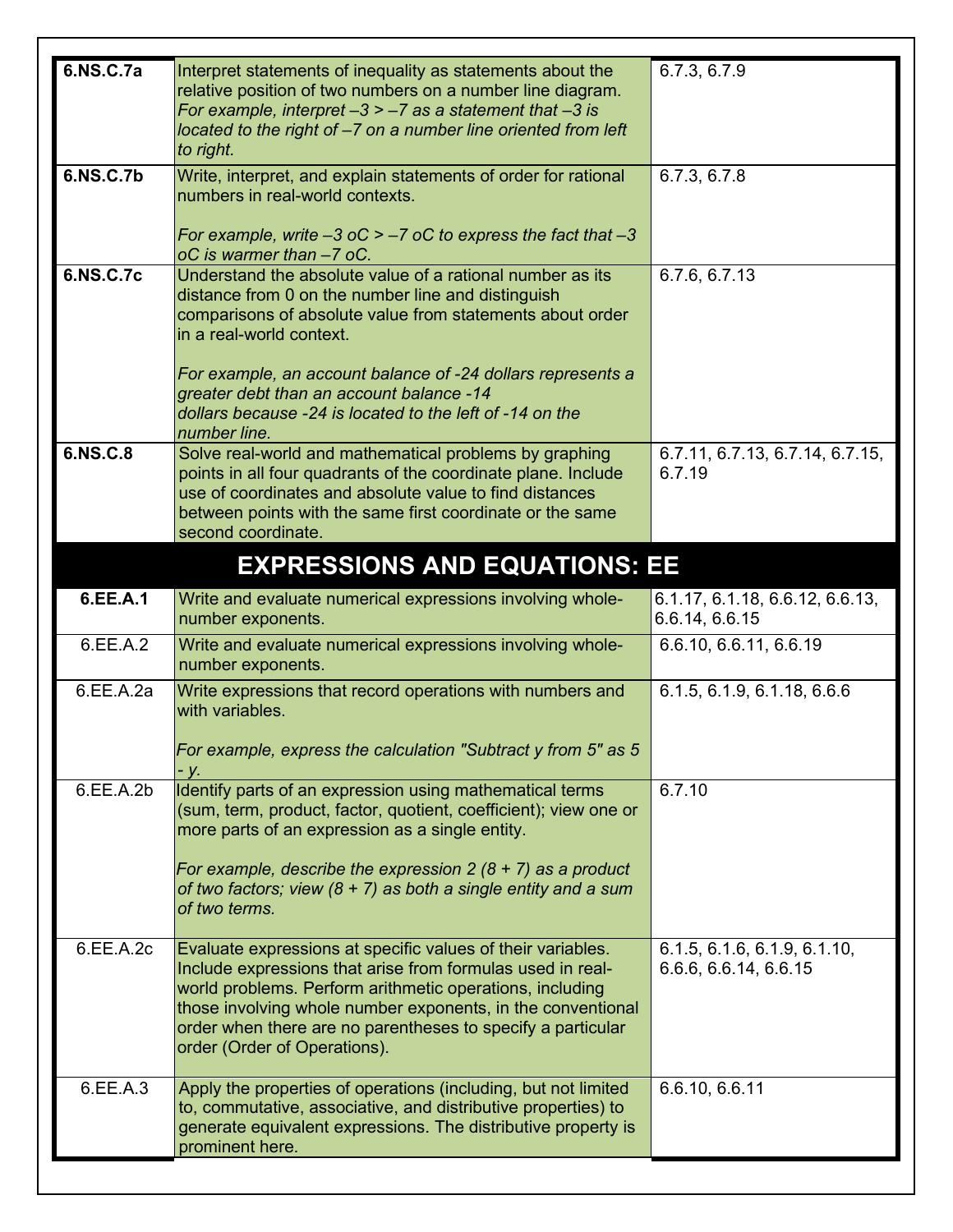|           | For example, apply the distributive property to the expression<br>$3(2 + x)$ to produce the equivalent expression $6 + 3x$ ; apply<br>the distributive property to the expression $24x + 18y$ to<br>produce the equivalent expression 6 $(4x + 3y)$ ; apply<br>properties of operations to $y + y + y$ to produce the<br>equivalent expression 3y.                                                                       |                                                                                              |
|-----------|--------------------------------------------------------------------------------------------------------------------------------------------------------------------------------------------------------------------------------------------------------------------------------------------------------------------------------------------------------------------------------------------------------------------------|----------------------------------------------------------------------------------------------|
| 6.EE.B    | Apply and extend previous understandings of arithmetic to<br>algebraic expressions.                                                                                                                                                                                                                                                                                                                                      |                                                                                              |
| 6.EE.B.4  | Identify when expressions are equivalent (i.e., when the<br>expressions name the same number regardless of which<br>value is substituted into them).<br>For example, the expression $5b + 3b$ is equivalent to $(5 + 3)$<br>b, which is equivalent to 8b.                                                                                                                                                                |                                                                                              |
| 6.EE.B.5  | Understand solving an equation or inequality is carried out<br>by determining if any of the values from a given set make the<br>equation or inequality true. Use substitution to determine<br>whether a given number in a specified set makes an<br>equation or inequality true.                                                                                                                                         | 6.6.2, 6.6.3, 6.6.4, 6.6.5,<br>6.6.8, 6.6.15, 6.7.9, 6.7.10                                  |
| 6.EE.B.6  | Use variables to represent numbers and write expressions<br>when solving a real-world or mathematical problem;<br>understand that a variable can represent an unknown<br>number, or, depending on the purpose at hand, any number<br>in a specified set.                                                                                                                                                                 | 6.6.1, 6.6.3, 6.6.4, 6.6.5,<br>6.6.6, 6.6.7, 6.7.8, 6.7.10                                   |
| 6.EE.B.7  | Solve real-world and mathematical problems by writing and<br>solving one-step equations of the form $x + p = q$ and $px = q$<br>for cases in which p, q, and x are all nonnegative rational<br>numbers.                                                                                                                                                                                                                  | 6.6.3, 6.6.4, 6.6.5, 6.6.7,<br>6.6.19                                                        |
| 6.EE.B.8  | Interpret and write an inequality of the form $x > c$ or $x < c$<br>which represents a condition or constraint in a real-world or<br>mathematical problem. Recognize that inequalities have<br>infinitely many solutions; represent solutions of inequalities<br>on number line diagrams.                                                                                                                                | 6.7.8, 6.7.9, 6.7.10                                                                         |
| 6.EE.C.9  | Use variables to represent two quantities in a real-world<br>problem that change in relationship to one another.<br>For example, Susan is putting money in her savings account<br>by depositing a set amount each week (\$50). Represent her<br>savings account balance with respect to the number of<br>weekly deposits ( $s = 50w$ , illustrating the relationship<br>between balance amount s and number of weeks w). | 6.6.16, 6.6.17, 6.6.18, 6.6.19                                                               |
| 6.EE.C.9a | Write an equation to express one quantity, thought of as the<br>dependent variable, in terms of the other quantity, thought of<br>as the independent variable.                                                                                                                                                                                                                                                           | 6.6.16, 6.6.17, 6.6.18, 6.6.19                                                               |
| 6.EE.C.9b | Analyze the relationship between the dependent and<br>independent variables using graphs and tables, and relate<br>these to the equation                                                                                                                                                                                                                                                                                 | 6.6.16, 6.6.17, 6.6.18, 6.6.19                                                               |
|           | <b>GEOMETRY: G</b>                                                                                                                                                                                                                                                                                                                                                                                                       |                                                                                              |
| 6.GM.A.1  | Find the area of right triangles, other triangles, special<br>quadrilaterals, and polygons by composing into rectangles or<br>decomposing into triangles and othershapes; know and<br>apply these techniques in the context of solving real-world<br>and mathematical problems.                                                                                                                                          | 6.1.2, 6.1.3, 6.1.4, 6.1.5,<br>6.1.6, 6.1.7, 6.1.8, 6.1.9,<br>6.1.10, 6.1.11, 6.1.19, 6.4.14 |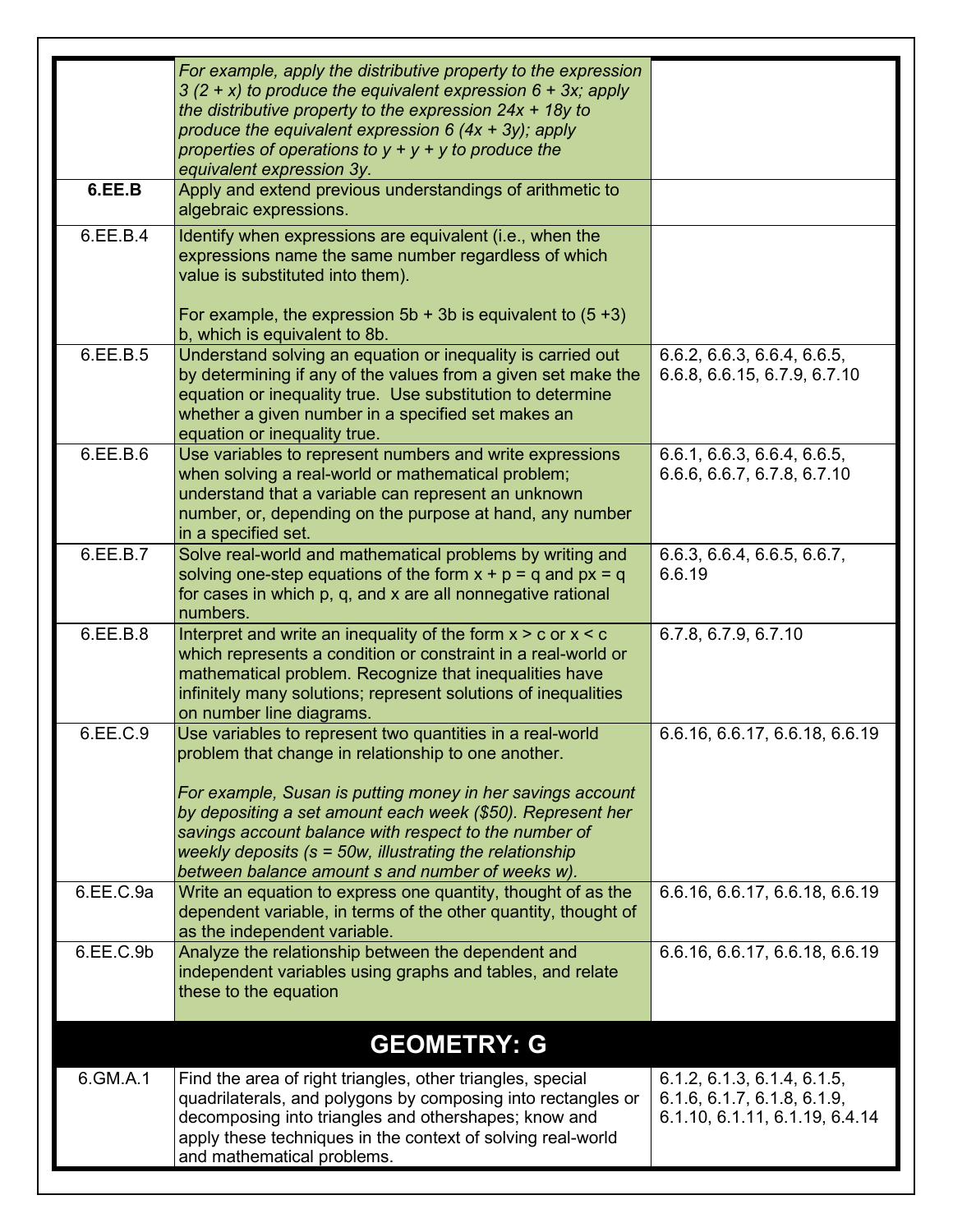| 6.GM.A.2  | Find the volume of a right rectangular prism with fractional<br>edge lengths by packing it with unit cubes of the appropriate<br>unit fraction edge lengths, and show that the volume is the<br>same as would be found by multiplying the edge lengths of<br>the prism. Know and apply the formulas $V = Iwh$ and $V = Bh$<br>where B is the area of the base to find volumes of right<br>rectangular prisms with fractional edge lengths in the context<br>of solving real-world and mathematical problems. | 6.1.15, 6.4.14, 6.4.15, 6.4.17                                              |
|-----------|--------------------------------------------------------------------------------------------------------------------------------------------------------------------------------------------------------------------------------------------------------------------------------------------------------------------------------------------------------------------------------------------------------------------------------------------------------------------------------------------------------------|-----------------------------------------------------------------------------|
| 6.GM.A.3  | Draw polygons in the coordinate plane given coordinates for<br>the vertices; use coordinates to find the length of a side that<br>joins two vertices (vertical or horizontal segments only).<br>Know and apply these techniques in the context of solving<br>real-world and mathematical problems.                                                                                                                                                                                                           | 6.7.15, 6.7.19                                                              |
| 6.GM.A.4  | Represent three-dimensional figures using nets made up of<br>rectangles and triangles, and use the nets to find the surface<br>area of these figures. Apply these techniques in the context<br>of solving real-world and mathematical problems                                                                                                                                                                                                                                                               | 6.1.12, 6.1.13, 6.1.14, 6.1.15,<br>6.1.16, 6.1.18, 6.1.19                   |
|           | <b>STATISTICS AND PROBABILITY: SP</b>                                                                                                                                                                                                                                                                                                                                                                                                                                                                        |                                                                             |
| 6.SP.A.1  | Recognize a statistical question as one that anticipates<br>variability in the data related to the question and accounts for<br>it in the answers.                                                                                                                                                                                                                                                                                                                                                           | 6.8.2, 6.8.3, 6.8.6, 6.8.7,<br>6.8.17                                       |
|           | For example, "How old am I?" is not a statistical question,<br>but "How old are the students in my school?" is a statistical<br>question because one anticipates variability in students'<br>ages.                                                                                                                                                                                                                                                                                                           |                                                                             |
| 6.SP.A.2  | Understand that a set of data collected to answer a statistical<br>question has a distribution which can be described by its<br>center (mean, median, mode), spread (range), and overall<br>shape.                                                                                                                                                                                                                                                                                                           | 6.8.4, 6.8.5, 6.8.7, 6.8.8,<br>6.8.11, 6.8.18                               |
| 6.SP.A.3  | Recognize that a measure of center for a numerical data set<br>summarizes all of its values with a single number, while a<br>measure of variation describes how its values vary with a<br>single number                                                                                                                                                                                                                                                                                                      | 6.8.6, 6.8.9, 6.8.10, 6.8.11                                                |
| 6.SP.B    | Summarize and describe distributions.                                                                                                                                                                                                                                                                                                                                                                                                                                                                        | 6.8.1, 6.8.2, 6.8.4, 6.8.5, 6.8.7,<br>6.8.9, 6.8.13, 6.8.18                 |
| 6.SP.B.4  | Display a single set of numerical data using dot plots (line<br>plots), box plots, pie charts and stem plots.                                                                                                                                                                                                                                                                                                                                                                                                | 6.8.3, 6.8.4, 6.8.5, 6.8.6,<br>6.8.7, 6.8.8, 6.8.16, 6.8.17                 |
| 6.SP.B.5  | Summarize numerical data sets in relation to the context.                                                                                                                                                                                                                                                                                                                                                                                                                                                    | 6.8.17                                                                      |
| 6.SP.B.5a | Report the number of observations.                                                                                                                                                                                                                                                                                                                                                                                                                                                                           | 6.8.3, 6.8.4                                                                |
| 6.SP.B.5b | Describe the nature of the attribute under investigation,<br>including how it was measured and its units of measurement.                                                                                                                                                                                                                                                                                                                                                                                     | 6.8.2, 6.8.3, 6.8.5, 6.8.6,<br>6.8.7, 6.8.14                                |
| 6.SP.B.5c | Give quantitative measures of center (median and/or mean)<br>and variability (interquartile range and/or mean absolute<br>deviation), as well as describing any overall pattern and any<br>striking deviations from the overall pattern with reference to<br>the context of the data                                                                                                                                                                                                                         | 6.8.9, 6.8.10, 6.8.11, 6.8.12,<br>6.8.13, 6.8.14, 6.8.15, 6.8.16,<br>6.8.18 |
| 6.SP.B.5d | Analyze the choice of measures of center and variability<br>based on the shape of the data distribution and/or the<br>context of the data.                                                                                                                                                                                                                                                                                                                                                                   | 6.8.12, 6.8.14, 6.8.15, 6.8.16,<br>6.8.18                                   |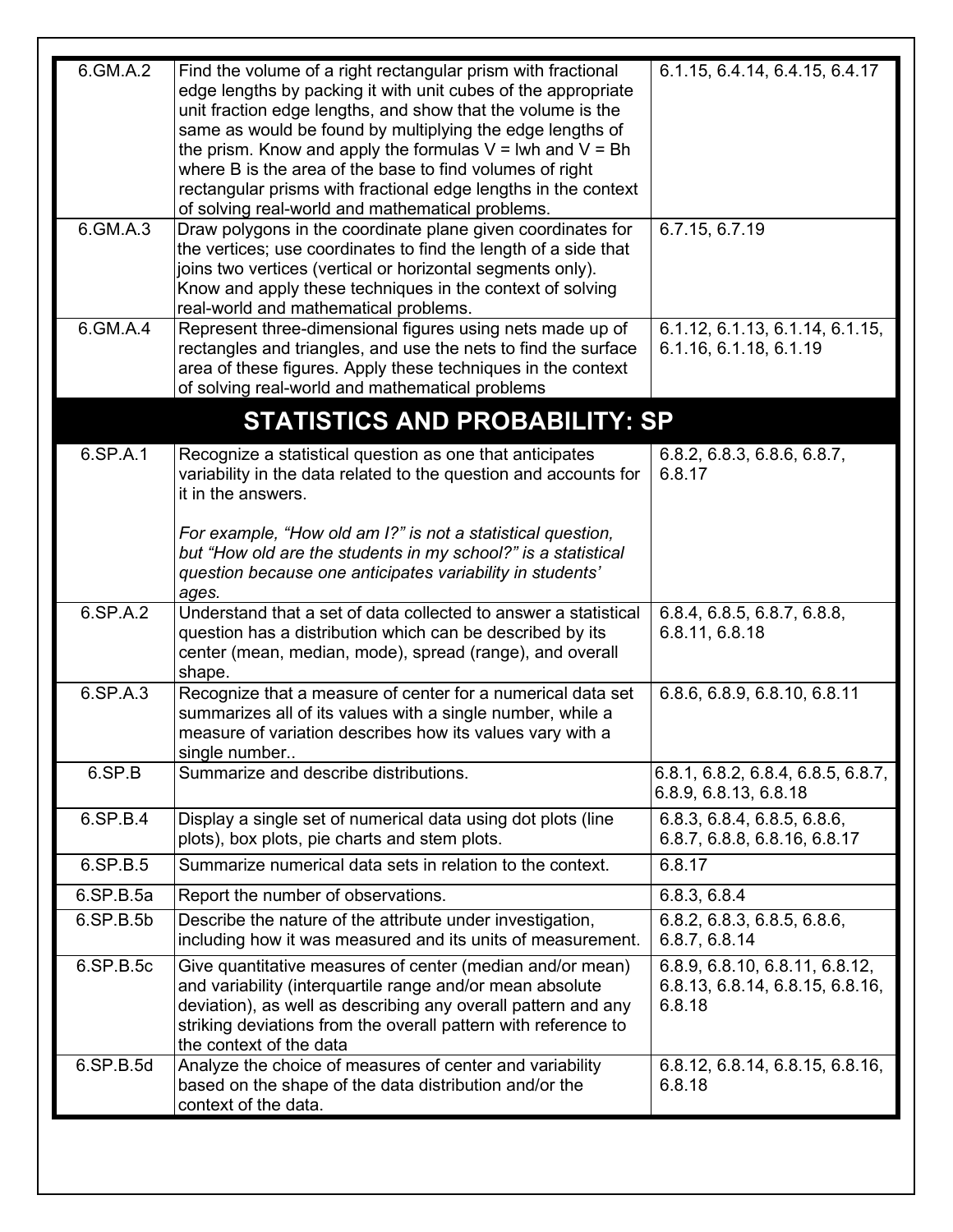## **Mathematics | Grade 7 – ILLUSTRATIVE MATHEMATICS**

|           | <b>RATIOS AND PROPORTIONAL RELATIONSHIPS: RP</b>                                                                                                                                                                                                                                                                                                                                         |                                                                                                                                                         |
|-----------|------------------------------------------------------------------------------------------------------------------------------------------------------------------------------------------------------------------------------------------------------------------------------------------------------------------------------------------------------------------------------------------|---------------------------------------------------------------------------------------------------------------------------------------------------------|
| 7.RP.A.1  | Compute unit rates associated with ratios of fractions,<br>including ratios of lengths, areas, and other quantities<br>measured in like or different units.<br>For example, if a person walks 1/2 mile in each 1/4 hour,<br>compute the unit rate as the complex fraction 1/2/1/4 miles<br>per hour, equivalently 2 miles per hour.                                                      | 7.2.8, 7.4.2, 7.4.3, 7.9.5                                                                                                                              |
| 7.RP.A.2b | Identify the constant of proportionality (unit rate) in tables,<br>graphs, equations, diagrams, and verbal descriptions of<br>proportional relationships                                                                                                                                                                                                                                 | 7.2.2, 7.2.3, 7.2.5                                                                                                                                     |
| 7.RP.A.3  | Use proportional relationships to solve multi-step ratio and<br>percent problems.<br>Examples: simple interest, tax, markups and markdowns,<br>gratuities and commissions, fees, percent increase and<br>decrease, percent error.                                                                                                                                                        | 7.3.5, 7.4.6, 7.4.7, 7.4.8, 7.4.9,<br>7.4.10, 7.4.11, 7.4.12, 7.4.13,<br>7.4.14, 7.4.15, 7.4.16, 7.9.1,<br>7.9.2, 7.9.3, 7.9.4, 7.9.6, 7.9.8,<br>7.9.13 |
|           | <b>NUMBER SENSE AND OPERATIONS: NS</b>                                                                                                                                                                                                                                                                                                                                                   |                                                                                                                                                         |
| 7.NS.A.1  | Apply and extend previous understandings of numbers to<br>add and subtract rational numbers.                                                                                                                                                                                                                                                                                             | 7.5.1, 7.5.4, 7.5.6, 7.6.18, 7.7.6                                                                                                                      |
| 7.NS.A.1a | Describe situations in which opposite quantities combine<br>to make 0.                                                                                                                                                                                                                                                                                                                   | 7.5.2, 7.5.3                                                                                                                                            |
| 7.NS.A.1b | Understand $p + q$ as the number located a distance $ q $<br>from p, in the positive or negative direction depending on<br>whether q is positive or negative. Show that a number and<br>its opposite have a sum of 0 (are additive inverses).<br>Interpret sums of rational numbers by describing real-<br>world contexts                                                                | 7.5.1, 7.5.2, 7.5.3                                                                                                                                     |
| 7.NS.A.1c | Understand subtraction of rational numbers as adding the<br>additive inverse, $p - q = p + (-q)$ . Show that the distance<br>between two rational numbers on the number line is the<br>absolute value of their difference, and apply this principle<br>in real-world contexts.                                                                                                           | 7.5.1, 7.5.3, 7.5.5, 7.5.6, 7.5.7,<br>7.6.18                                                                                                            |
| 7.NS.A.1d | Apply properties of operations as strategies to add and<br>subtract rational numbers.                                                                                                                                                                                                                                                                                                    | 7.5.3                                                                                                                                                   |
| 7.NS.A.2  | Apply and extend previous understandings of numbers to<br>multiply and divide rational numbers.                                                                                                                                                                                                                                                                                          | 7.5.9, 7.5.11                                                                                                                                           |
| 7.NS.A.2a | Understand that multiplication is extended from fractions<br>to rational numbers by requiring that operations continue<br>to satisfy the properties of operations, particularly the<br>distributive property, leading to products such as $(-1)(-1)$<br>= 1 and the rules for multiplying signed numbers. Interpret<br>products of rational numbers by describing real-world<br>contexts | 7.5.8, 7.5.9                                                                                                                                            |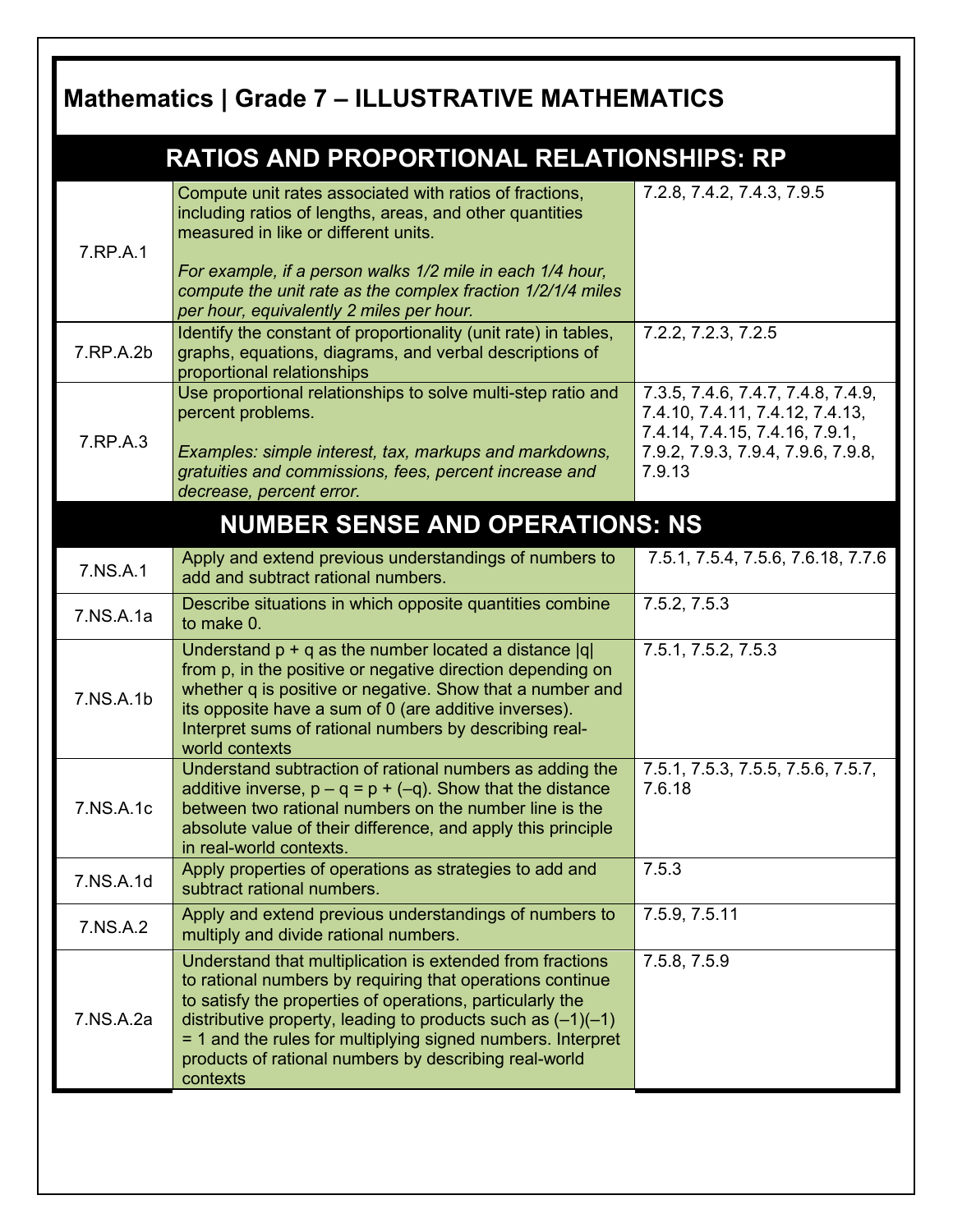| 7.NS.A.2b | Understand that integers can be divided, provided that the<br>divisor is not zero, and every quotient of integers (with<br>non-zero divisor) is a rational number. If p and q are<br>integers, then $-(p/q) = (-p)/q = p/(-q)$ . Interpret quotients<br>of rational numbers by describing real-world contexts.                                                                                                                        | 7.5.11                                                                                 |
|-----------|---------------------------------------------------------------------------------------------------------------------------------------------------------------------------------------------------------------------------------------------------------------------------------------------------------------------------------------------------------------------------------------------------------------------------------------|----------------------------------------------------------------------------------------|
| 7.NS.A.2c | Apply properties of operations as strategies to multiply<br>and divide rational numbers.                                                                                                                                                                                                                                                                                                                                              | 7.5.9, 7.5.10                                                                          |
| 7.NS.A.2d | Convert a rational number to a decimal using long<br>division; know that the decimal form of a rational number<br>terminates in 0s or eventually repeats.                                                                                                                                                                                                                                                                             | 7.4.5, 7.5.1, 7.8.16, 7.9.4                                                            |
| 7.NS.A.3  | Solve real-world and mathematical problems involving the<br>four operations with rational numbers. (Computations with<br>rational numbers extend the rules for manipulating<br>fractions to complex fractions.)                                                                                                                                                                                                                       | 7.5.7, 7.5.12, 7.5.13, 7.5.14,<br>7.5.15, 7.5.16, 7.5.17, 7.9.3,<br>7.9.6              |
|           | <b>EXPRESSIONS AND EQUATIONS: EE</b>                                                                                                                                                                                                                                                                                                                                                                                                  |                                                                                        |
| 7.EE.A.1  | Apply properties of operations to simplify and to factor<br>linear algebraic expressions with rational coefficients.                                                                                                                                                                                                                                                                                                                  | 7.6.18, 7.6.19, 7.6.20, 7.6.21,<br>7.6.22, 7.9.7                                       |
| 7.EEI.A.2 | Understand that rewriting an expression in different forms<br>in a contextual problem can provide multiple ways of<br>interpreting the problem and how the quantities in it are<br>related.<br>For example, shoes are on sale at a 25% discount. How is<br>the discounted price P related to the original cost C of the<br>shoes? C - .25C = P. In other words, P is 75% of<br>the original cost for C - .25C can be written as .75C. | 7.6.12                                                                                 |
| 7.EEI.B   | Solve problems using numerical and algebraic<br>expressions and equations.                                                                                                                                                                                                                                                                                                                                                            | 7.9.8                                                                                  |
| 7.EEI.B.3 | Solve multi-step problems posed with rational numbers                                                                                                                                                                                                                                                                                                                                                                                 | 7.3.11, 7.5.12, 7.5.17, 7.6.2,<br>7.6.3, 7.6.4, 7.6.5, 7.6.6, 7.6.11,<br>7.6.12        |
| 7.EE.B.3a | Apply properties of operations to calculate with numbers in<br>any form; convert between forms as appropriate.                                                                                                                                                                                                                                                                                                                        | 7.5.15, 7.5.16, 7.6.4, 7.6.5,<br>7.6.7, 7.6.8, 7.6.9, 7.6.10,<br>7.6.11, 7.6.12, 7.9.7 |
| 7.EE.B.3b | Assess the reasonableness of answers using mental<br>computation and estimation strategies                                                                                                                                                                                                                                                                                                                                            | 7.6.14, 7.6.16, 7.6.17                                                                 |
| 7.EE.B.4  | Use variables to represent quantities in a real-world or<br>mathematical problem, and construct simple equations<br>and inequalities to solve problems by reasoning about the<br>quantities.                                                                                                                                                                                                                                          | 7.5.15, 7.6.5, 7.6.9, 7.6.11,<br>7.6.12, 7.6.13, 7.6.15, 7.7.5,<br>7.9.3               |
| 7.EE.B.4a | Solve contextual problems leading to equations of the<br>form $px + q = r$ and $p(x + q) = r$ , where p, q, and r are<br>specific rational numbers. Solve equations of these forms<br>fluently. Compare an algebraic solution to an arithmetic<br>solution, identifying the sequence of the operations used<br>in each approach.<br>For example, the perimeter of a rectangle is 54 cm. Its<br>length is 6 cm. What is its width?     | 7.5.15, 7.5.16, 7.6.4, 7.6.5,<br>7.6.7, 7.6.8, 7.6.9, 7.6.10,<br>7.6.11, 7.6.12, 7.9.7 |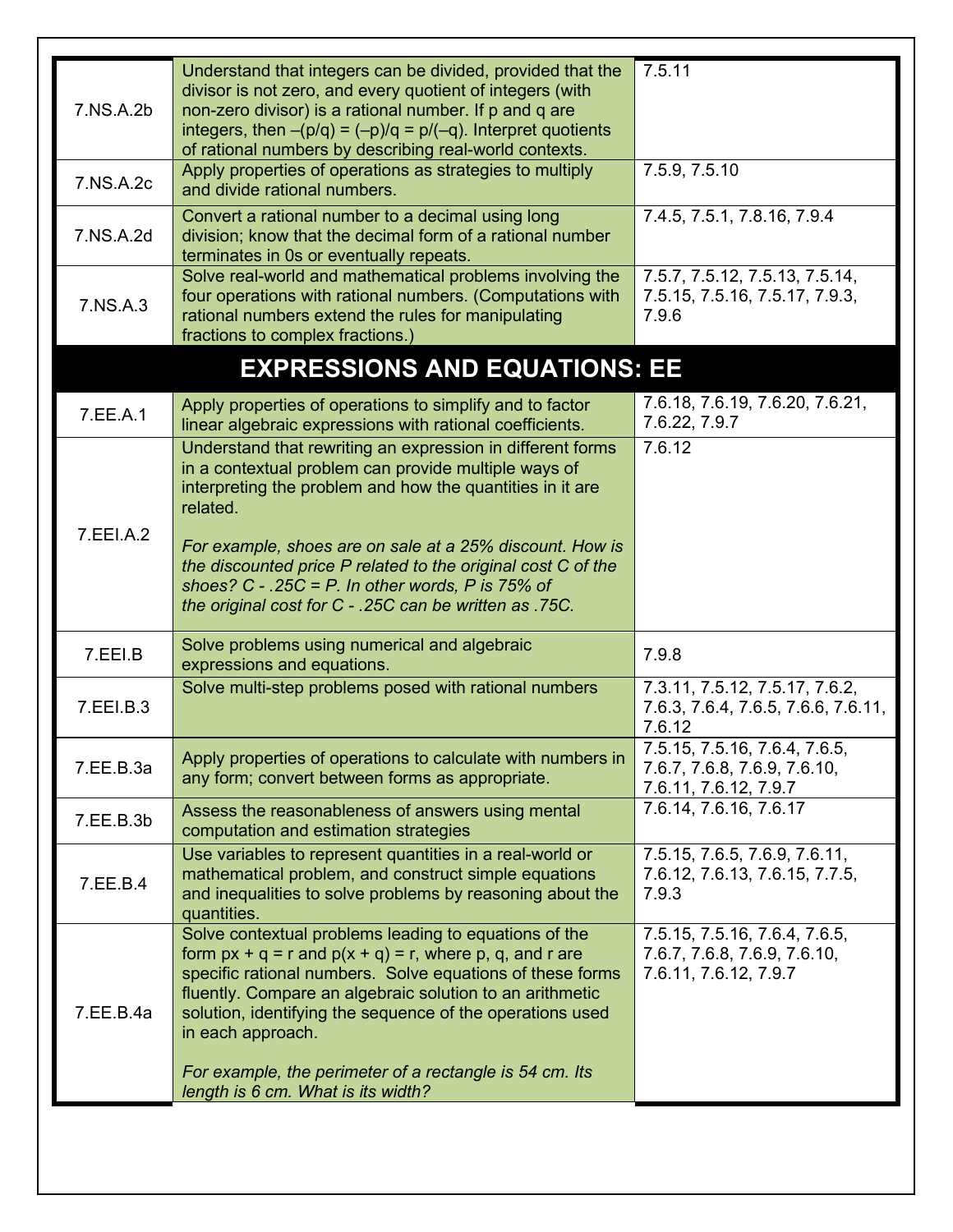| 7.EE.B.4b | Solve contextual problems leading to inequalities of the<br>form $px + q > r$ or $px + q < r$ , where p, q, and r are specific<br>rational numbers. Graph the solution set of the inequality<br>on a number line and interpret it in the context of the<br>problem.<br>For example: As a salesperson, you are paid \$50 per<br>week plus \$3 per sale. This week you want your pay to be<br>at least \$100. Write an inequality for the number of sales<br>you need to make, and describe the solutions. (Note that<br>inequalities using >, <, $\leq$ , $\geq$ are included in this standard). | 7.6.14, 7.6.16, 7.6.17                                                                                                                      |
|-----------|-------------------------------------------------------------------------------------------------------------------------------------------------------------------------------------------------------------------------------------------------------------------------------------------------------------------------------------------------------------------------------------------------------------------------------------------------------------------------------------------------------------------------------------------------------------------------------------------------|---------------------------------------------------------------------------------------------------------------------------------------------|
|           | <b>GEOMETRY: G</b>                                                                                                                                                                                                                                                                                                                                                                                                                                                                                                                                                                              |                                                                                                                                             |
| 7.G.A     | Draw, construct, and describe geometrical figures and<br>describe the relationships between them.                                                                                                                                                                                                                                                                                                                                                                                                                                                                                               | 7.3.2, 7.3.7, 7.7.1, 7.7.4, 7.7.9                                                                                                           |
| 7.G.A.1   | Solve problems involving scale drawings of real objects<br>and geometric figures, including computing actual lengths<br>and areas from a scale drawing and reproducing the<br>drawing at a different scale.                                                                                                                                                                                                                                                                                                                                                                                     | 7.1.1, 7.1.2, 7.1.3, 7.1.4, 7.1.5,<br>7.1.6, 7.1.7, 7.1.8, 7.1.9, 7.1.10,<br>7.1.11, 7.1.12, 7.1.13, 7.2.1,<br>7.3.6, 7.3.11, 7.9.4, 7.9.13 |
| 7.G.A.2   | Draw geometric shapes with given conditions. Focus on<br>constructing triangles from three measures of angles or<br>sides, noticing when the conditions determine a unique<br>triangle, more than one triangle, or no triangle.                                                                                                                                                                                                                                                                                                                                                                 | 7.3.2, 7.7.6, 7.7.7, 7.7.8, 7.7.9,<br>7.7.10, 7.7.17                                                                                        |
| 7.G.B.3   | Solve real-world and mathematical problems involving<br>area, volume, and surface area of two- and three-<br>dimensional objects composed of triangles, quadrilaterals,<br>polygons, cubes, and right prisms.                                                                                                                                                                                                                                                                                                                                                                                   | 7.1.6, 7.2.8, 7.3.6, 7.7.12,<br>7.7.13, 7.7.14, 7.7.15, 7.7.16,<br>7.7.17, 7.9.4, 7.9.5, 7.9.9                                              |
| 7.G.B.4   | Know and use facts about supplementary,<br>complementary, vertical, and adjacent angles in a multi-<br>step problem to write and solve simple equations for an<br>unknown angle in a figure.                                                                                                                                                                                                                                                                                                                                                                                                    | 7.7.2, 7.7.3, 7.7.4, 7.7.5 7.3.3,<br>7.3.4, 7.3.5, 7.3.7, 7.3.8,<br>7.3.9, 7.3.10, 7.3.11, 7.9.4,<br>7.9.11, 7.9.12                         |
| 7.G.B.5   | Solve real-world and mathematical problems involving<br>area, volume, and surface area of two- and three-<br>dimensional objects composed of triangles, quadrilaterals,<br>polygons, cubes, and right prisms.                                                                                                                                                                                                                                                                                                                                                                                   | 7.7.2, 7.7.3, 7.7.4, 7.7.5                                                                                                                  |
|           | <b>STATISTICS AND PROBABILITY: SP</b>                                                                                                                                                                                                                                                                                                                                                                                                                                                                                                                                                           |                                                                                                                                             |
| 7.SP.A.1  | Understand that statistics can be used to gain information<br>about a population by examining a sample of the<br>population; generalizations about a population from a<br>sample are valid only if the sample is representative of that<br>population. Understand that random sampling tends to<br>produce representative samples and support valid<br>inferences.                                                                                                                                                                                                                              | 7.8.12, 7.8.13, 7.8.14, 7.8.15,<br>7.8.20                                                                                                   |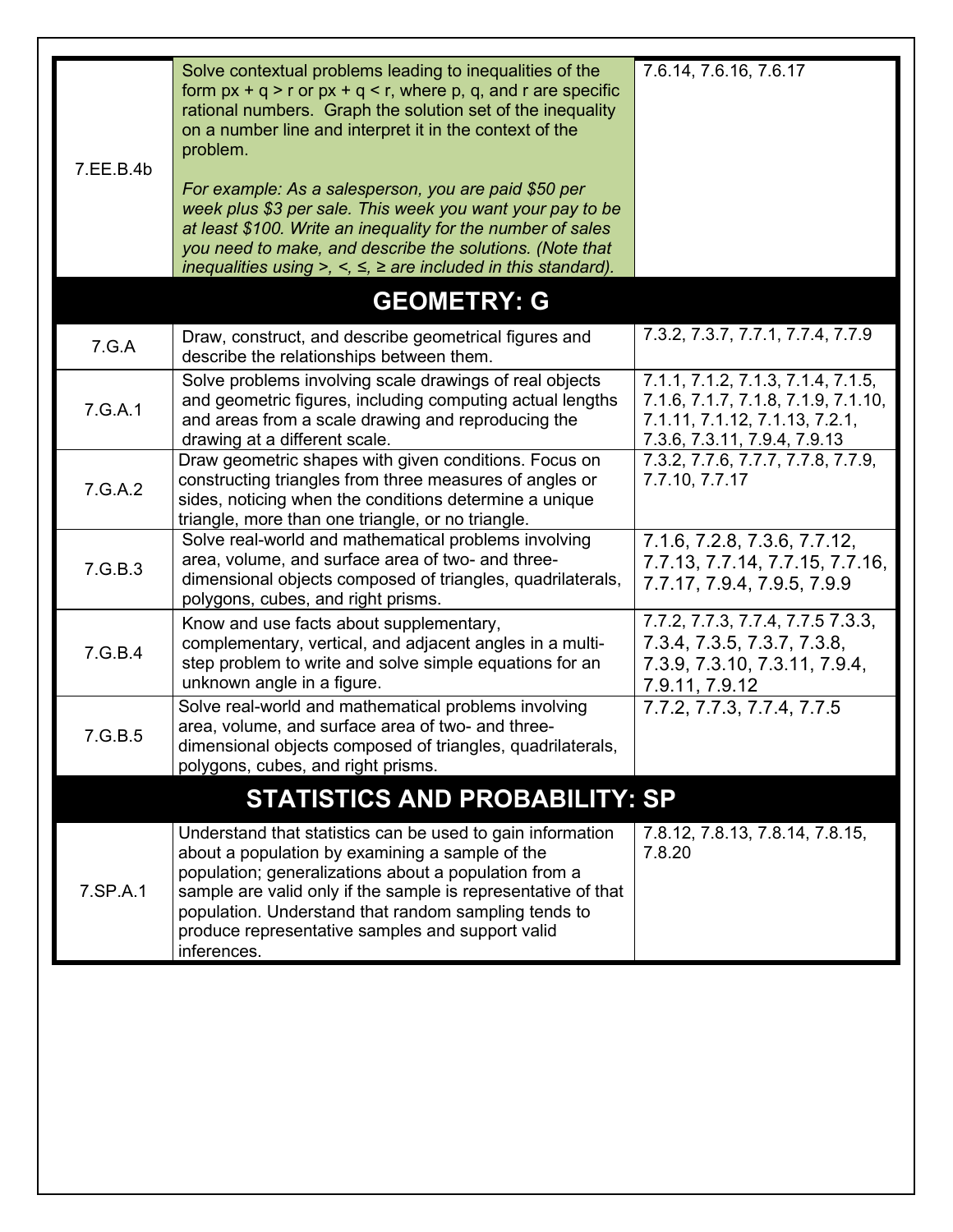| 7.SP.A.2 | Use data from a random sample to draw inferences about<br>a population with an unknown characteristic of interest.<br>Generate multiple samples (or simulated samples) of the<br>same size to gauge the variation in estimates or<br>predictions.<br>For example, estimate the mean word length in a book by<br>randomly sampling words from the book; predict the<br>winner of a school election based on randomly sampled<br>survey data. Gauge how far off the estimate or prediction<br>might be. | 7.8.13, 7.8.14, 7.8.15, 7.8.16,<br>7.8.17, 7.8.20 |
|----------|-------------------------------------------------------------------------------------------------------------------------------------------------------------------------------------------------------------------------------------------------------------------------------------------------------------------------------------------------------------------------------------------------------------------------------------------------------------------------------------------------------|---------------------------------------------------|
| 7.SP.B.3 | Informally assess the degree of visual overlap of two<br>numerical data distributions with similar variabilities,<br>measuring the difference between the centers by<br>expressing it as a multiple of a measure of variability.<br>For example, the mean height of players on the basketball<br>team is 10 cm greater than the mean height of players on<br>the soccer team; on a dot plot or box plot, the separation<br>between the two distributions of heights is noticeable.                    | 7.8.11, 7.8.18                                    |
| 7.SP.B.4 | Use measures of center and measures of variability for<br>numerical data from random samples to draw informal<br>comparative inferences about two populations.<br>For example, decide whether the words in a chapter of a<br>7th grade science book are generally longer than the<br>words in a chapter of a 4th grade science book.                                                                                                                                                                  | 7.8.15, 7.8.16, 7.8.18, 7.8.19,<br>7.8.20, 7.9.3  |
| 7.SP.C   | Understand that the probability of a chance event is a<br>number between 0 and 1 that expresses the likelihood of<br>the event occurring. Larger numbers indicate greater<br>likelihood. A probability near 0 indicates an unlikely event,<br>a probability around 1/2 indicates an event that is neither<br>unlikely nor likely, and a probability near 1 indicates a<br>likely event.                                                                                                               | 7.8.6                                             |
| 7.SP.C.5 | Understand that the probability of a chance event is a<br>number between 0 and 1 that expresses the likelihood of<br>the event occurring. Larger numbers indicate greater<br>likelihood. A probability near 0 indicates an unlikely event,<br>a probability around 1/2 indicates an event that is neither<br>unlikely nor likely, and a probability near 1 indicates a<br>likely event.                                                                                                               | 7.8.2, 7.8.3, 7.8.4, 7.8.5, 7.8.6                 |
| 7.SP.C.6 | Approximate the probability of a chance event by<br>collecting data on the chance process that produces it and<br>observing its long-run relative frequency, and predict the<br>approximate relative frequency given the probability. For<br>example, when rolling a number cube 600 times, predict<br>that a 3 or 6 would be rolled roughly 200 times, but<br>probably not exactly 200 times.                                                                                                        | 7.8.1, 7.8.3, 7.8.4, 7.8.5, 7.8.6                 |
| 7.SP.C.7 | Explain possible discrepancies between a developed<br>probability model and observed frequencies.                                                                                                                                                                                                                                                                                                                                                                                                     | 7.8.3, 7.8.4, 7.8.5, 7.8.14                       |
| 7.SP.C7a | Develop a uniform probability model by assigning equal<br>probability to all outcomes, and use the model to<br>determine probabilities of events.                                                                                                                                                                                                                                                                                                                                                     | 7.8.3, 7.8.20                                     |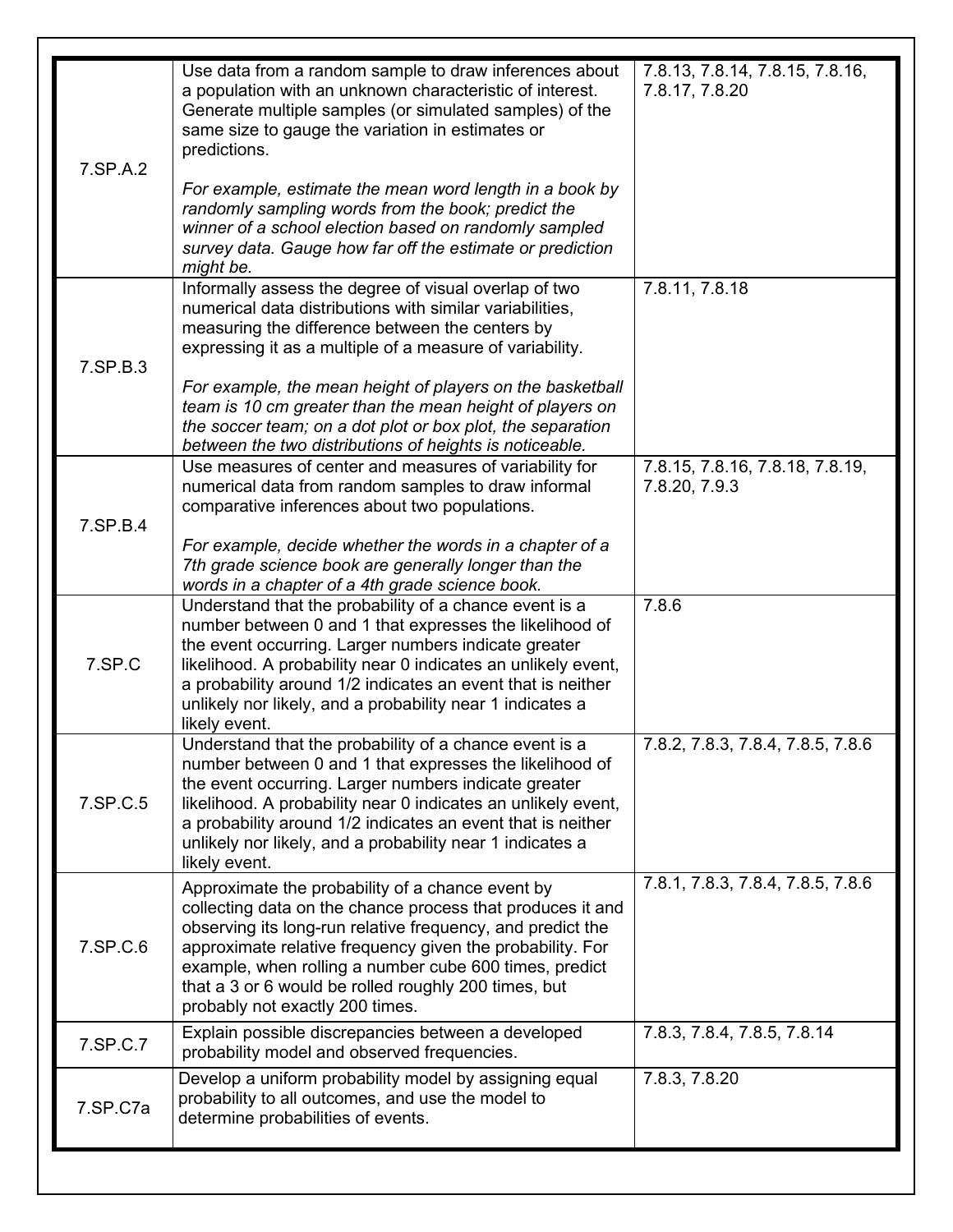|           | Develop a probability model (which may not be uniform) by<br>observing frequencies in data generated from a chance<br>process.                                                                                                                                                       | No tasks yet illustrate this<br>standard |
|-----------|--------------------------------------------------------------------------------------------------------------------------------------------------------------------------------------------------------------------------------------------------------------------------------------|------------------------------------------|
| 7.SP.C7b  | For example, find the approximate probability that a<br>spinning penny will land heads up or that a tossed paper<br>cup will land open end down. Do the outcomes for the<br>spinning penny appear to be equally likely based on the<br>observed frequencies?                         |                                          |
| 7.SP.C.8  | Summarize numerical data sets in relation to their context.                                                                                                                                                                                                                          | 7.8.2, 7.8.3, 7.8.4, 7.8.5, 7.8.6        |
| 7.SP.C.8a | Give quantitative measures of center (median and/or<br>mean) and variability (range and/or interquartile range), as<br>well as describe any overall pattern and any striking<br>deviations from the overall pattern with reference to the<br>context in which the data were gathered | 7.8.9                                    |
| 7.SP.C.8b | Know and relate the choice of measures of center (median<br>and/or mean) and variability (range and/or interquartile<br>range) to the shape of the data distribution and the context<br>in which the data were gathered.                                                             | 7.8.8, 7.8.9                             |

## **Mathematics | Grade 8 – ILLUSTRATIVE MATHEMATICS**

|          | <b>NUMBER SENSE AND OPERATIONS: NS</b>                                                                                                                                                                                                                                                                                                                                                                                                   |                                                                    |  |
|----------|------------------------------------------------------------------------------------------------------------------------------------------------------------------------------------------------------------------------------------------------------------------------------------------------------------------------------------------------------------------------------------------------------------------------------------------|--------------------------------------------------------------------|--|
| 8.NS.A.1 | Know that numbers that are not rational are called<br>irrational. Understand informally that every number has a<br>decimal expansion; for rational numbersshow that the<br>decimal expansion repeats eventually or terminates, and<br>convert a decimal expansion which repeats eventually or<br>terminates into a rational<br>number.                                                                                                   | 8.8.14, 8.8.15                                                     |  |
| 8.NS.A.2 | Use rational approximations of irrational numbers to<br>compare the size of irrational numbers locating them<br>approximately on a number line diagram. Estimate the<br>value of irrational expressions such as $\pi\pi$ 2.<br>For example, by truncating the decimal expansion of $\sqrt{2}$ ,<br>show that $\sqrt{2}$ is between 1 and 2, then<br>between 1.4 and 1.5, and explain how to continue on to get<br>better approximations. | 8.8.1, 8.8.4, 8.8.5, 8.8.12,<br>8.8.13                             |  |
|          | <b>EXPRESSIONS AND EQUATIONS: EE</b>                                                                                                                                                                                                                                                                                                                                                                                                     |                                                                    |  |
| 8.EE.A.1 | Know and apply the properties of integer exponents to<br>generate equivalent numerical expressions.<br>For example, $3^2 \times 3^{-5} = 3^{-3} = 1/3^3 = 1/27$                                                                                                                                                                                                                                                                          | 8.7.2, 8.7.3, 8.7.4, 8.7.5, 8.7.6,<br>8.7.7, 8.7.8, 8.7.11, 8.7.14 |  |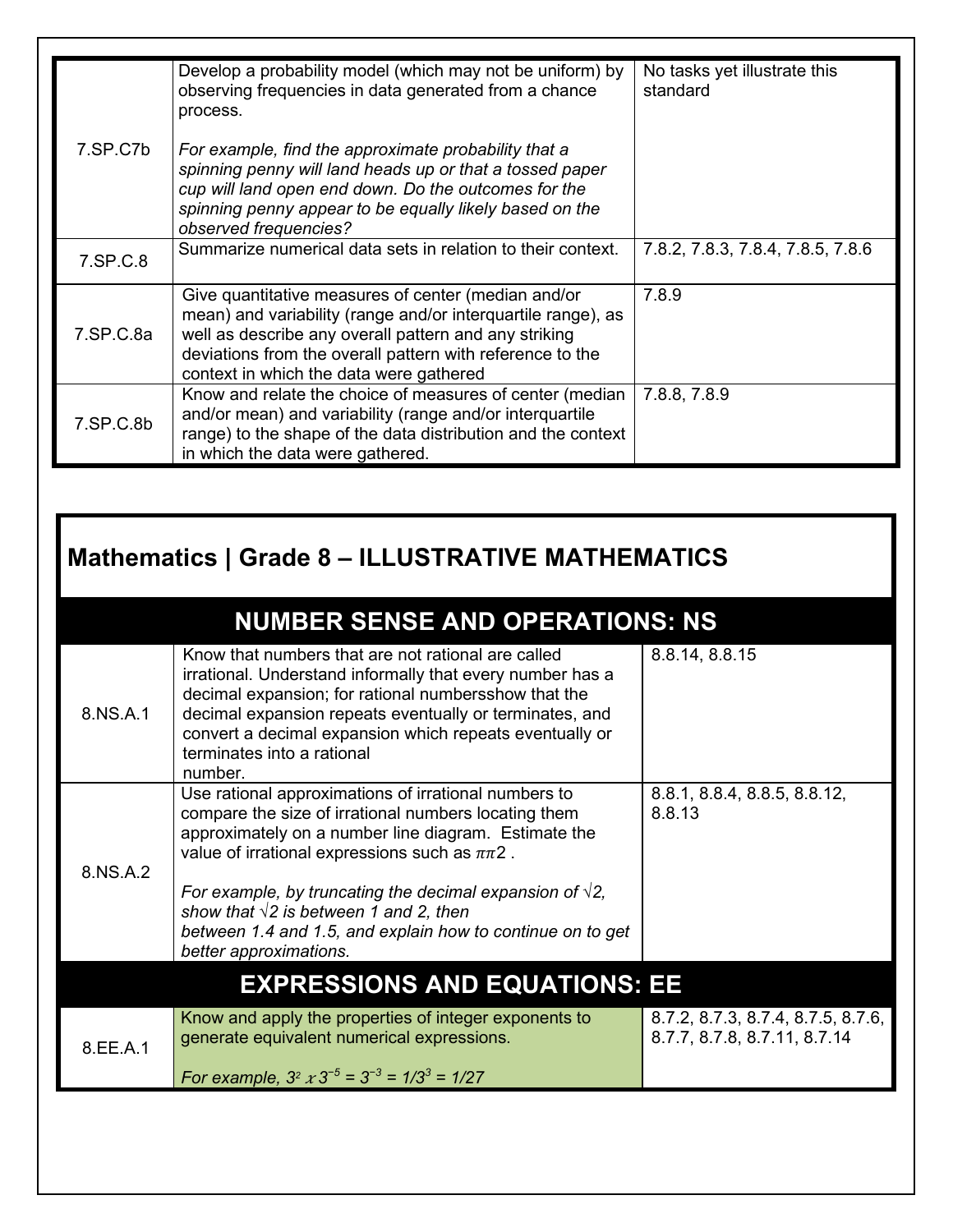| 8.EE.A.2  | Use square root and cube root symbols to represent<br>solutions to equations of the form $xx2 = pp$ and $xx3 = pp$ ,<br>where $pp$ is a positive rational number. Evaluate<br>square roots of small perfect squares and cube roots of<br>small perfect cubes. Know that $\sqrt{2}$ is irrational.                                                                                                             | 8.8.2, 8.8.3, 8.8.4, 8.8.5,<br>8.8.10, 8.8.12, 8.8.13        |
|-----------|---------------------------------------------------------------------------------------------------------------------------------------------------------------------------------------------------------------------------------------------------------------------------------------------------------------------------------------------------------------------------------------------------------------|--------------------------------------------------------------|
| 8.EE.A.3  | Use numbers expressed in the form of a single digit times<br>an integer power of 10 to estimate very large or very small<br>quantities and to express how many times as much one is<br>than the other.<br>For example, estimate the population of the United States<br>as $3 \times 108$ and the population of the world as $7 \times 109$ ,                                                                  | 8.7.9, 8.7.10, 8.7.11, 8.7.12,<br>8.7.14, 8.7.16             |
|           | and determine that the world population is more than 20<br>times larger.                                                                                                                                                                                                                                                                                                                                      |                                                              |
| 8.EE.A.4  | Perform operations with numbers expressed in scientific<br>notation, including problems where both decimal and<br>scientific notation are used. Use scientific notation and<br>choose units of appropriate size for measurements of very<br>large or very small quantities (e.g., use millimeters per year<br>for seafloor spreading). Interpret scientific notation that has<br>been generated by technology | 8.7.10, 8.7.11, 8.7.12, 8.7.13,<br>8.7.14, 8.7.15, 8.7.16    |
| 8.EE.B.5  | Graph proportional relationships, interpreting the unit rate<br>as the slope of the graph. Compare two different<br>proportional relationships represented in<br>different ways.<br>For example, compare a distance-time graph to a distance-<br>time equation to determine which of two moving objects                                                                                                       | 8.3.2, 8.3.3, 8.3.4, 8.3.6                                   |
| 8.EE.B.6  | has greater speed.<br>Use similar triangles to explain why the slope m is the same<br>between any two distinct points on a non-vertical line in the<br>coordinate plane; know and derive the equation $y = mx$ for a<br>line through the origin and the equation $y = mx + b$ for a line<br>intercepting the vertical axis at b.                                                                              | 8.2.10, 8.2.11, 8.2.12, 8.3.7,<br>8.3.10, 8.3.11, 8.3.14     |
| 8.EE.C    | Analyze and solve linear equations and inequalities and<br>pairs of simultaneous linear equations.                                                                                                                                                                                                                                                                                                            | 8.3.12, 8.3.13, 8.4.2, 8.4.3,<br>8.4.4, 8.4.5, 8.4.9, 8.4.10 |
| 8.EE.C.7  | Solve linear equations and inequalities in one variable.                                                                                                                                                                                                                                                                                                                                                      | 8.4.3, 8.4.4, 8.4.5, 8.4.6, 8.4.9                            |
| 8.EE.C.7a | Give examples of linear equations in one variable with one<br>solution, infinitely many solutions, or no solutions. Show<br>which of these possibilities is the case by successively<br>transforming the given equation into simpler forms, until an<br>equivalent equation of the form $x = a$ , $a = a$ , or $a = b$ results<br>(where a and b are different numbers).                                      | 8.4.7, 8.4.8                                                 |
| 8.EE.C.7b | Solve linear equations and inequalities with rational number<br>coefficients, including equations and inequalities whose<br>solutions require expanding expressions using the<br>distributive property and combining like terms.                                                                                                                                                                              | 8.4.6                                                        |
| 8.EE.C.8  | Analyze and solve systems of linear equations.                                                                                                                                                                                                                                                                                                                                                                | 8.4.9, 8.4.10, 8.4.11, 8.4.12,<br>8.4.13, 8.4.14, 8.4.15     |
| 8.EE.C.8a | Understand that solutions to a system of two line a<br>equations in two variables correspond to points of<br>intersection of their graphs, because points of intersection<br>satisfy both equations simultaneously.                                                                                                                                                                                           | 8.3.13, 8.3.14, 8.4.12, 8.4.13                               |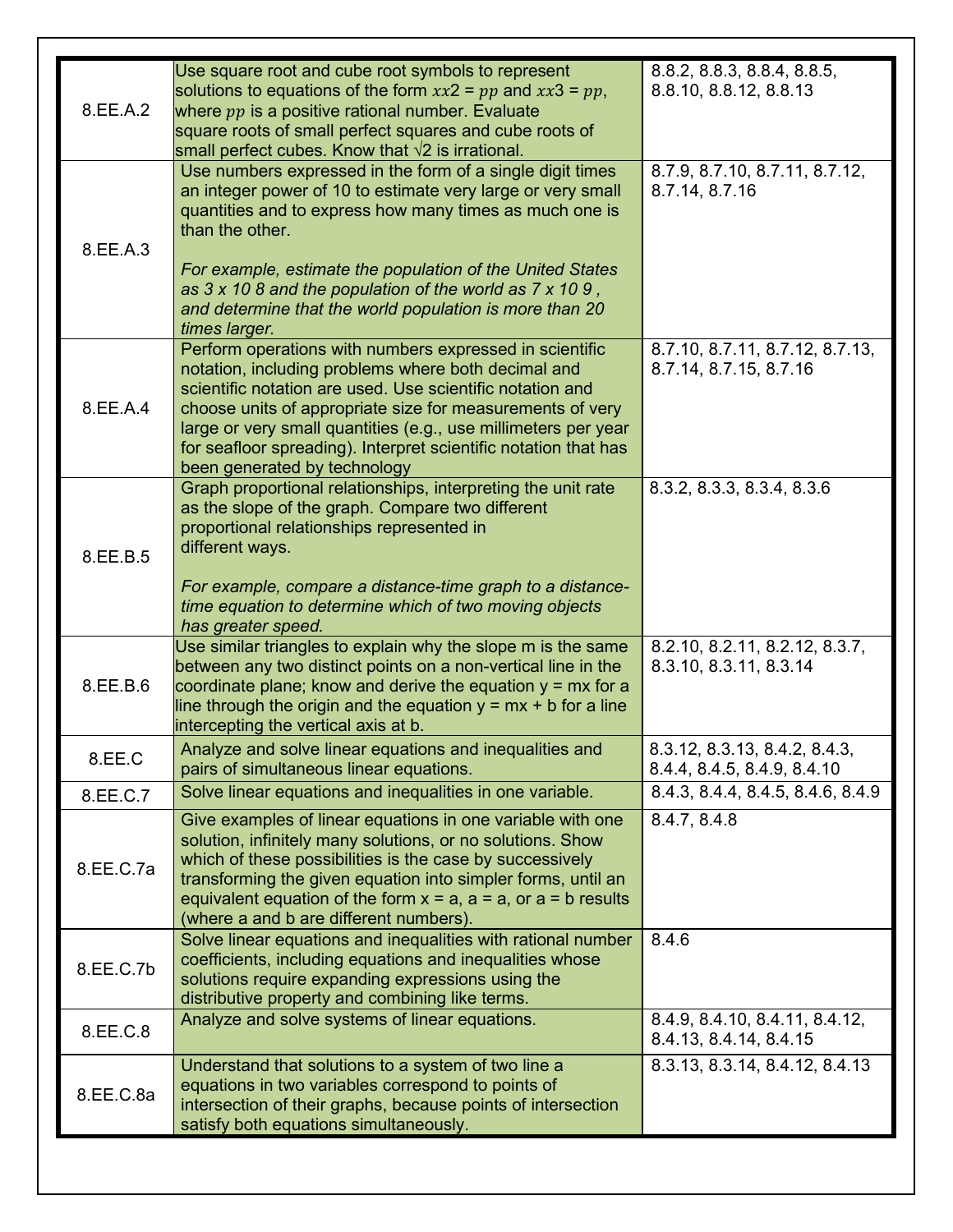| 8.EE.C.8b | Solve systems of two linear equations in two variables<br>algebraically, and estimate solutions by graphing the<br>equations. Solve simple cases by inspection.                                                                           | 8.4.12, 8.4.15                                       |  |
|-----------|-------------------------------------------------------------------------------------------------------------------------------------------------------------------------------------------------------------------------------------------|------------------------------------------------------|--|
|           | For example, $3x + 2y = 5$ and $3x + 2y = 6$ have no solution<br>because 3x + 2y cannot simultaneously be 5 and 6                                                                                                                         |                                                      |  |
|           | Solve real-world and mathematical problems leading to two<br>linear equations in two variables.                                                                                                                                           | 8.4.15, 8.4.16                                       |  |
|           | For example, given coordinates for two pairs of points,<br>determine whether the line through the first pair of points<br>intersects the line through the second pair.                                                                    |                                                      |  |
| 8.EE.C.8c |                                                                                                                                                                                                                                           |                                                      |  |
|           |                                                                                                                                                                                                                                           |                                                      |  |
|           |                                                                                                                                                                                                                                           |                                                      |  |
|           | <b>GEOMETRY: G</b>                                                                                                                                                                                                                        |                                                      |  |
| 8.G.A.1   | Verify experimentally the congruence properties of rigid<br>transformations.                                                                                                                                                              | 8.1.2, 8.1.3, 8.1.4, 8.1.6,<br>8.1.11, 8.1.14, 8.3.8 |  |
| 8.G.A.1a  | Lines are taken to lines, and line segments to line<br>segments of the same length.                                                                                                                                                       | 8.1.7, 8.1.8, 8.1.9, 8.1.10,<br>8.1.13               |  |
| 8.G.A.1b  | Angles are taken to angles of the same measure.                                                                                                                                                                                           | 8.1.7, 8.1.8, 8.1.9, 8.1.10                          |  |
| 8.G.A.1c  | Parallel lines are taken to parallel lines.                                                                                                                                                                                               | 8.1.9                                                |  |
| 8.G.A.2   | Describe the effect of dilations, translations, rotations, and<br>reflections on two-dimensional figures using coordinates.                                                                                                               | 8.1.5, 8.1.6, 8.2.4, 8.2.5,<br>8.2.12                |  |
| 8.G.A.3   | Use informal arguments to establish facts about the angle<br>sum and exterior angle of triangles, about the angles<br>created when parallel lines are cut by a transversal, and the<br>angle-angle criterion for similarity of triangles. | 8.1.14, 8.1.15, 8.1.16,<br>8.2.8, 8.2.13, 8.9.2      |  |
|           | For example, arrange three copies of the same triangle so<br>that the sum of the three angles appears to form a line, and<br>give an argument in terms of transversals<br>why this is so.                                                 |                                                      |  |
| 8.G.B.4   | Explain a proof of the Pythagorean Theorem and its<br>converse.                                                                                                                                                                           | 8.8.6, 8.8.7, 8.8.9                                  |  |
| 8.G.B.5   | Know and apply the Pythagorean Theorem to determine<br>unknown side lengths in right triangles in real-world and<br>mathematical problems in two and three dimensions.                                                                    | 8.8.6, 8.8.7, 8.8.8, 8.8.10,<br>8.8.16               |  |
| 8.G.B.6   | Apply the Pythagorean Theorem to find the distance<br>between two points in a coordinate system.                                                                                                                                          | 8.8.11                                               |  |
| 8.G.C.7   | Know and understand the formulas for the volumes of<br>cones, cylinders, and spheres, and use them to solve real-<br>world and mathematical problems.                                                                                     | 8.8.6, 8.8.7, 8.8.8, 8.8.10,<br>8.8.16               |  |
|           | <b>STATISTICS AND PROBABILITY: SP</b>                                                                                                                                                                                                     |                                                      |  |
|           |                                                                                                                                                                                                                                           |                                                      |  |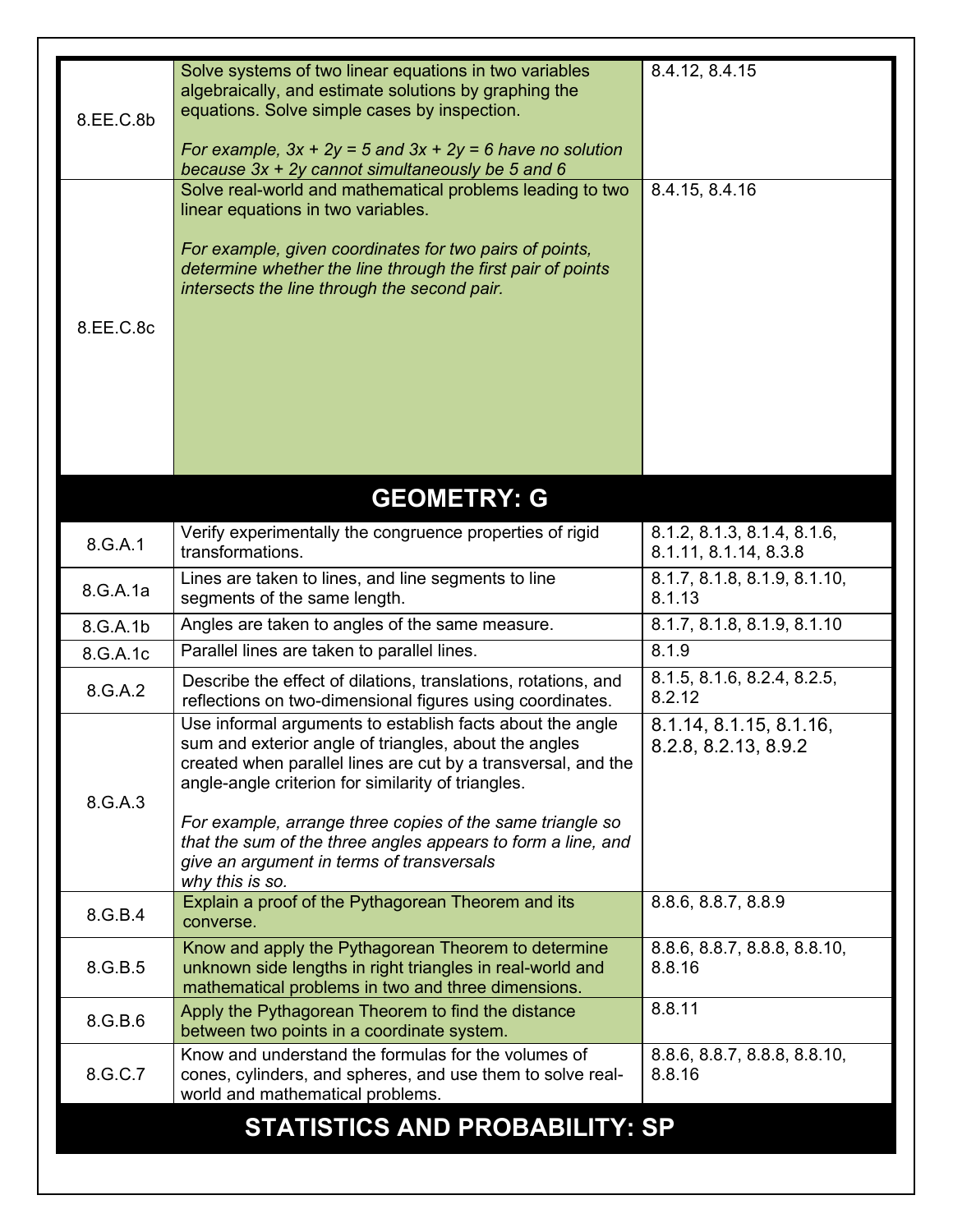|          | Construct and interpret scatter plots of bivariate                  | 8.6.1, 8.6.2, 8.6.3, 8.6.4, 8.6.5, |
|----------|---------------------------------------------------------------------|------------------------------------|
| 8.SP.A.1 | measurement data to investigate patterns of association             | 8.6.6, 8.6.7, 8.6.8                |
|          | between two quantities.                                             |                                    |
|          | Know that straight lines are widely used to model                   | 8.6.4, 8.6.5, 8.6.6, 8.6.8         |
|          | relationships between two quantitative variables. For               |                                    |
| 8.SP.A.2 | scatter plots that suggest a linear association, informally fit     |                                    |
|          | a straight line and informally assess the model fit by judging      |                                    |
|          | the closeness of the data points to the line.                       |                                    |
|          | Use the equation of a linear model to solve problems in the         | 8.6.3, 8.6.6, 8.6.8                |
|          | context of bivariate measurement data, interpreting the             |                                    |
|          | slope and intercept.                                                |                                    |
| 8.SP.A.3 |                                                                     |                                    |
|          | For example, in a linear model for a biology experiment,            |                                    |
|          | interpret a slope of 1.5 cm/hr as meaning that an additional        |                                    |
|          | hour of sunlight each day is associated with an additional          |                                    |
|          | 1.5 cm in mature plant height.                                      |                                    |
|          | Find probabilities of compound events using organized               | 8.6.9, 8.6.10                      |
|          | lists, tables, tree diagrams, and simulation. Understand            |                                    |
|          | that, just as with simple events, the probability of a              |                                    |
|          | compound event is the fraction of outcomes in the sample            |                                    |
| 8.SP.A.4 | space for which the compound event occurs. Represent                |                                    |
|          | sample spaces for compound events using methods such                |                                    |
|          | as organized lists, tables, and tree diagrams. For an event         |                                    |
|          | described in everyday language (e.g., "rolling double               |                                    |
|          | sixes"), identify the outcomes in the sample space which            |                                    |
|          | compose the event                                                   |                                    |
|          |                                                                     |                                    |
|          | <b>FUNCTIONS: F</b>                                                 |                                    |
|          | Understand that a function is a rule that assigns to each           | 8.5.1, 8.5.2, 8.5.3, 8.5.4, 8.5.5, |
|          | input exactly one output. The graph of a function is the set        | 8.5.17, 8.9.4                      |
| 8.F.A.1  | of ordered pairs consisting of an input and the                     |                                    |
|          | corresponding output. (Function notation is not required in         |                                    |
|          | 8th grade.)                                                         |                                    |
|          | Compare properties of two functions each represented in a           | 8.5.7, 8.5.8                       |
|          | different way (algebraically, graphically, numerically in           |                                    |
| 8.F.A.2  | tables, or by verbal descriptions). For example, given a            |                                    |
|          | linear function represented by a table of values and another        |                                    |
|          | linear function represented by an algebraic expression,             |                                    |
|          | determine which function has the greater rate of change.            |                                    |
|          | Know and interpret the equation $y = mx + b$ as defining a          | 8.5.4, 8.5.7, 8.5.8, 8.5.18        |
| 8.F.A.3  | linear function, whose graph is a straight line; give               |                                    |
|          | examples of functions that are not linear.                          |                                    |
|          |                                                                     |                                    |
|          | For example, the function $A = s2$ giving the area of a             |                                    |
|          | square as a function of its side length is not linear because       |                                    |
|          | its graph contains the points $(1,1)$ , $(2,4)$ and $(3,9)$ , which |                                    |
|          | are not on a straight line.                                         |                                    |
|          | Construct a function to model a linear relationship between         | 8.5.8, 8.5.9, 8.5.10, 8.5.11       |
| 8.F.B.4  | two quantities. Determine the rate of change and initial            |                                    |
|          | value of the function from a description of a relationship or       |                                    |
|          | from two $(x, y)$ values, including reading these from a table      |                                    |
|          | or from a graph. Interpret the rate of change and initial           |                                    |
|          | value of a linear function in terms of the situation it models      |                                    |
|          | and in terms of its graph or a table of values                      |                                    |
|          |                                                                     |                                    |